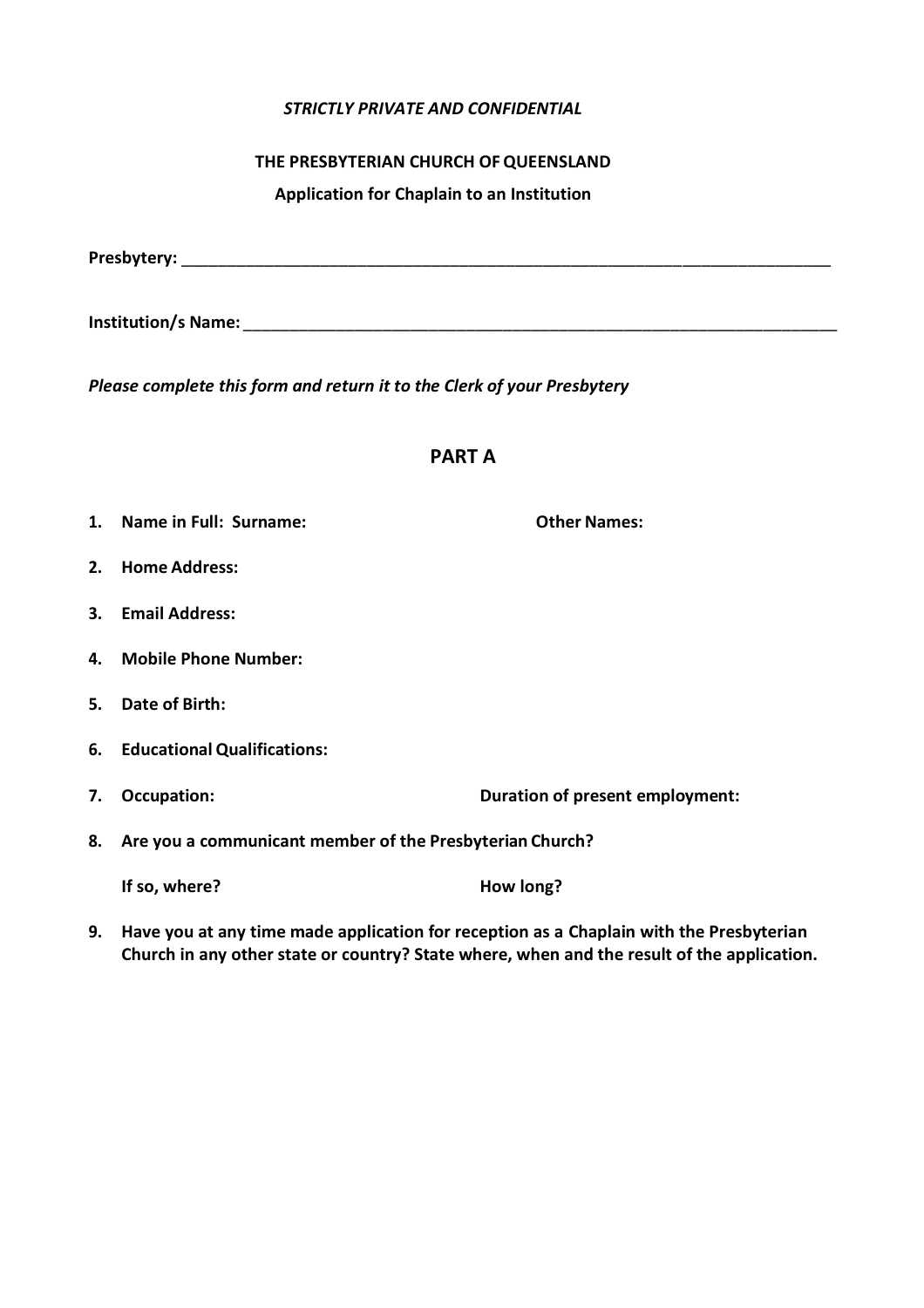# **PART B**

*This is not an examination.*

- **1. What do you understand by the term "Gospel"?**
- **2. How does the gospel relate to yourlife?**
- **3. What do you understand by the word "Sin"?**
- **4. Who is Jesus Christ? What is His relationship to God?**
- **5. What do we mean when we say the Bible is the "word of God"?**

### *PLEASE NOTE:*

*You will need to forward a reference from your Minister or Session in conjunction with this application. If chaplaincy at the institution/s in question involves working with children or youth, you must also provide proof of a current Working with Children Card (Blue Card).*

### *Applicant's Statement*

*In the event of my Application being successful, I agree to abide by the Constitution, by-laws and policies of the Presbyterian Church of Queensland. In signing this Application for Appointment as a Chaplain to an Institution I declare that the above information is correct and I authorise investigation of all statements made in the Application. I understand that any false, misleading or incomplete information stated by me in this Application may lead to instant dismissal if I am appointed by the Presbyterian Church of Queensland.*

**SIGNATURE:**  $\blacksquare$ 

| DATE: |  |
|-------|--|
|       |  |
|       |  |